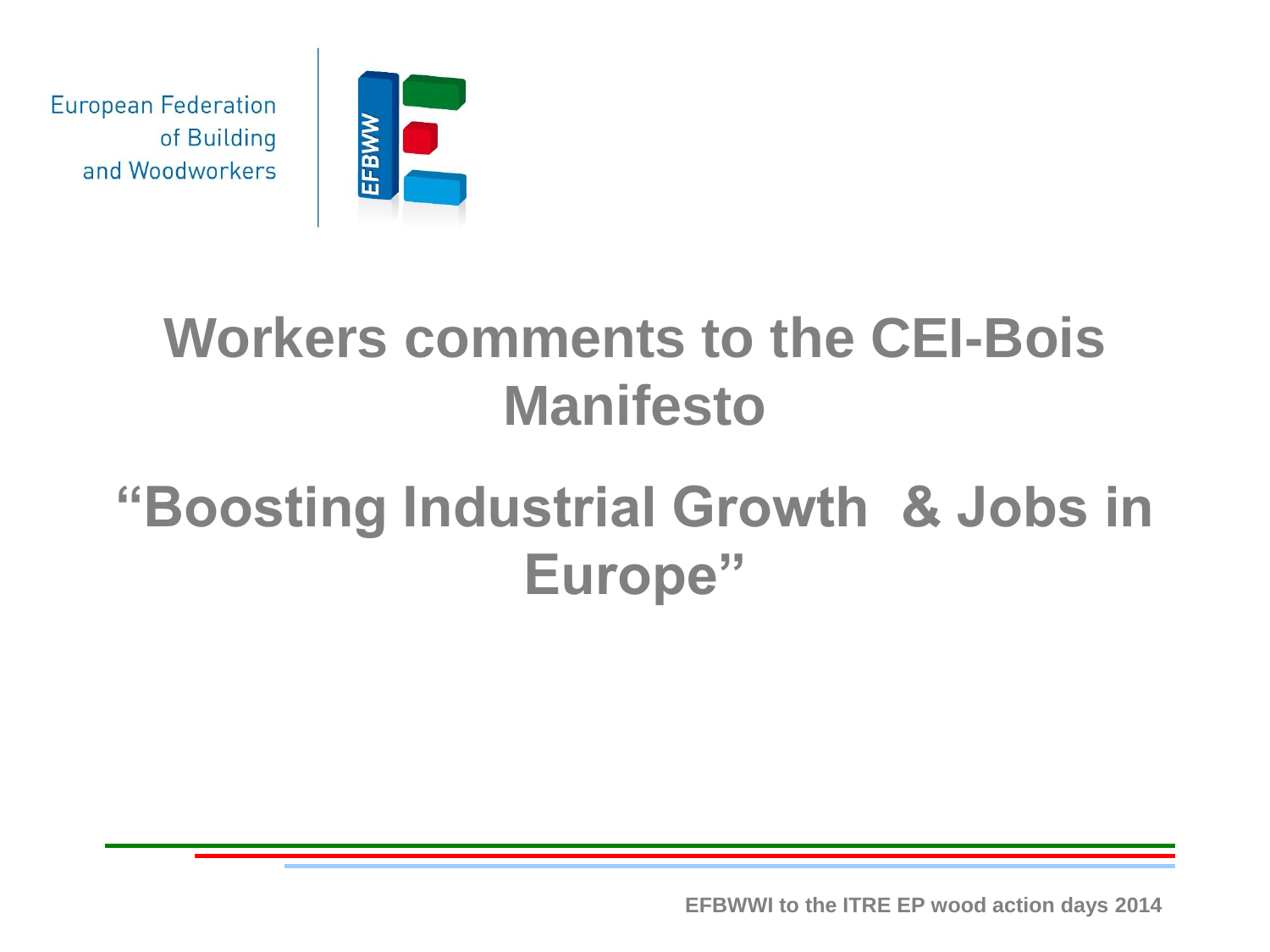

#### **European Federation of Building and Woodworkers**

## •**Construction, building materials, wood, furniture & forestry industry**

## •**72 affiliated union, 32 countries**

#### •**2.350.000 members**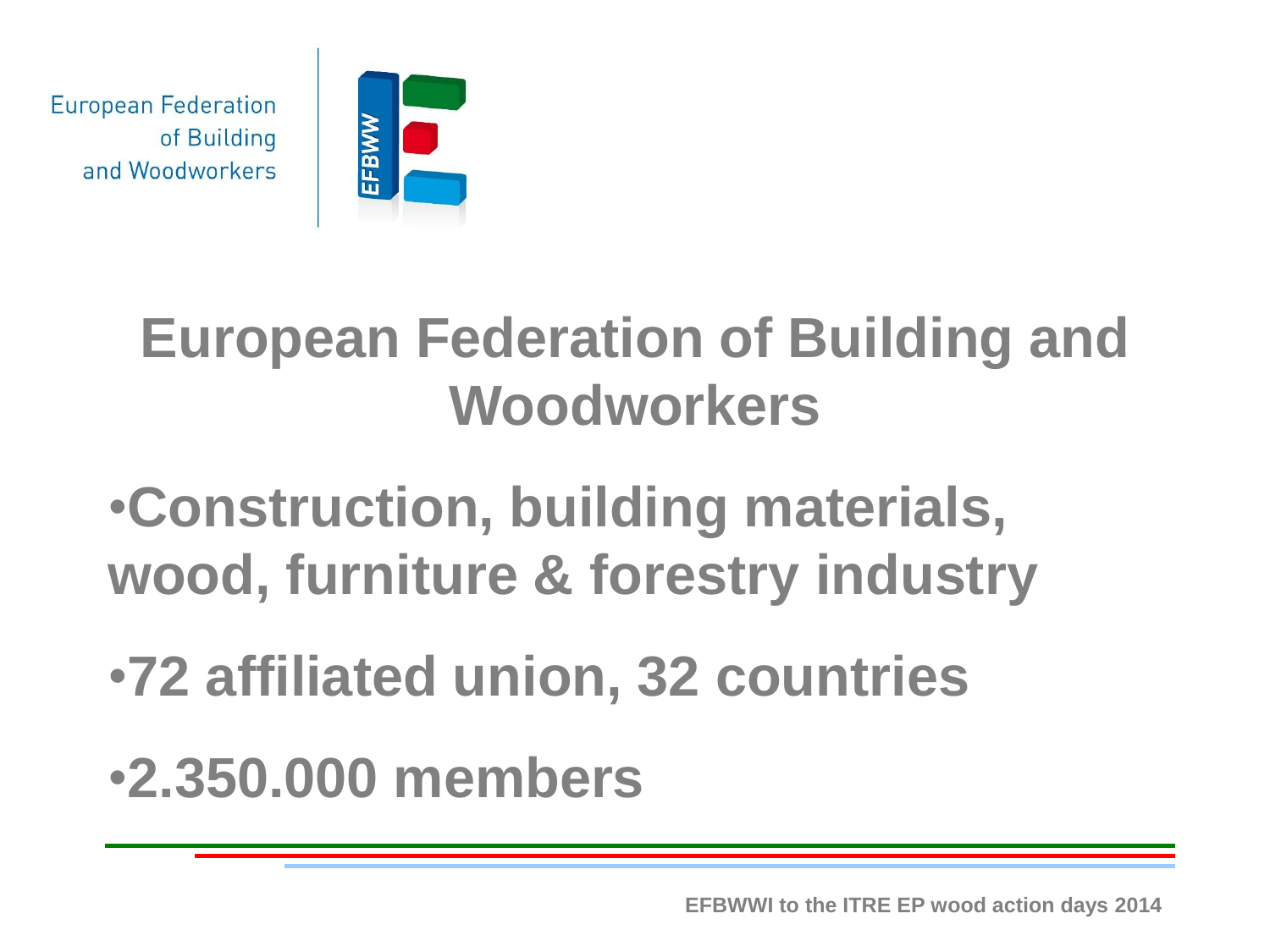

# **Forest based Industries Workforce over 2,1 million Rural area's Challenge is the decline in employment**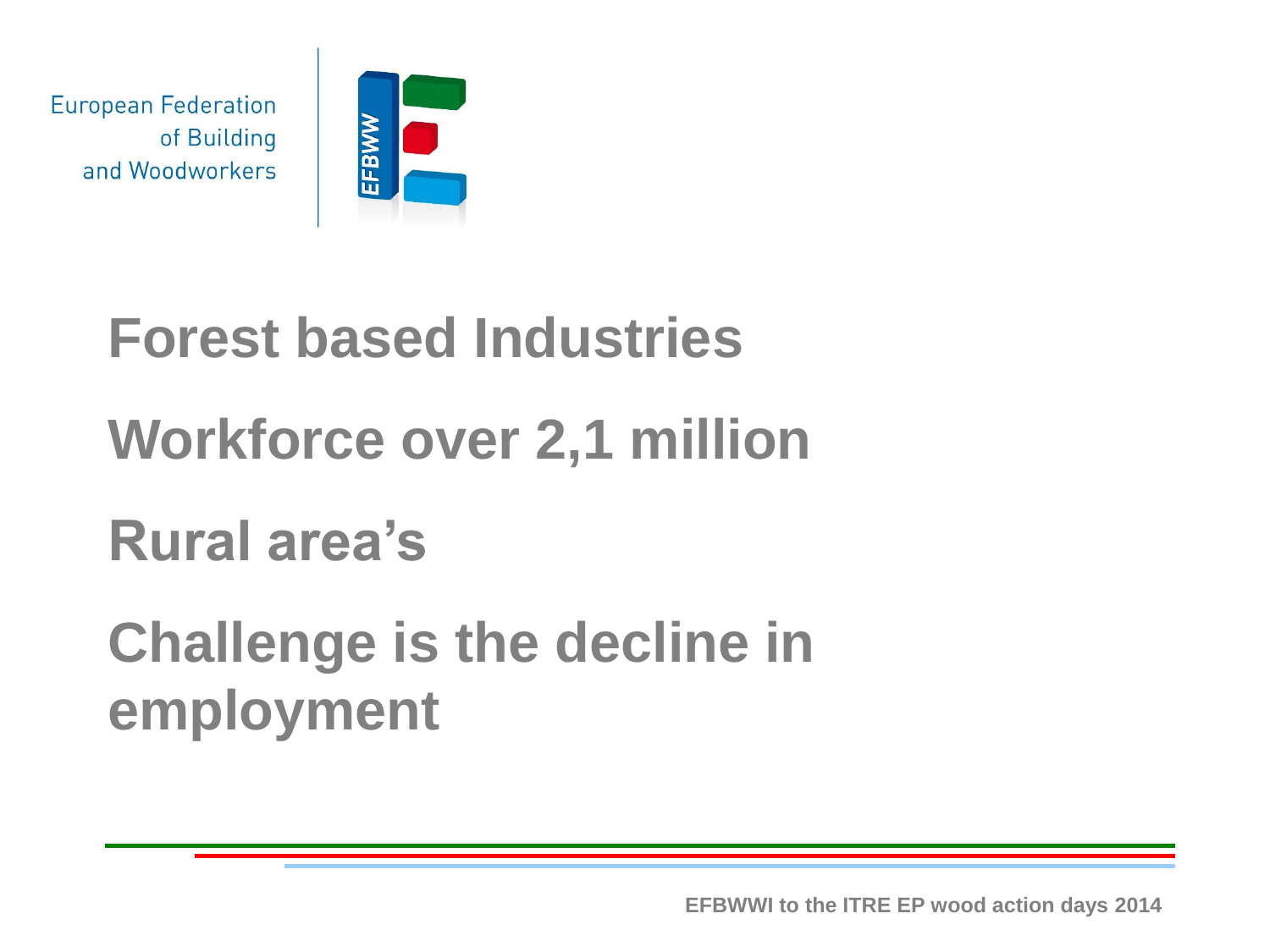

# **Workforce**

# •**Not so formally high educated**

•**Skilled, but mainly by training on the job, still a mismatch?**

•**On average in the EU slightly older than in the other industries**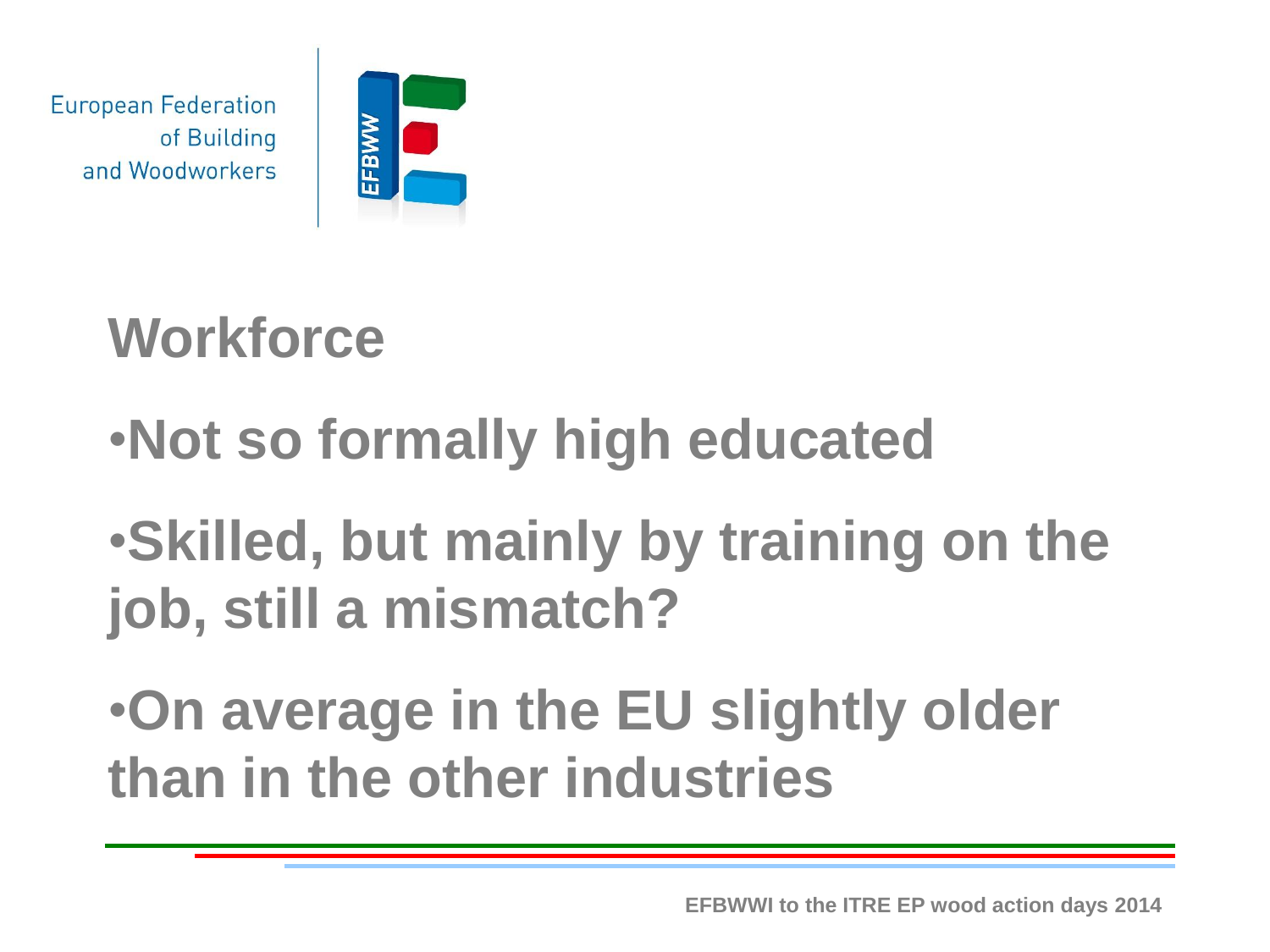

#### **Working conditions**

- **high speed cutting is involved =high risk for accidents, with great impact**
- •**Manual handling of material in the process= MSD risk**
- **Wood dust**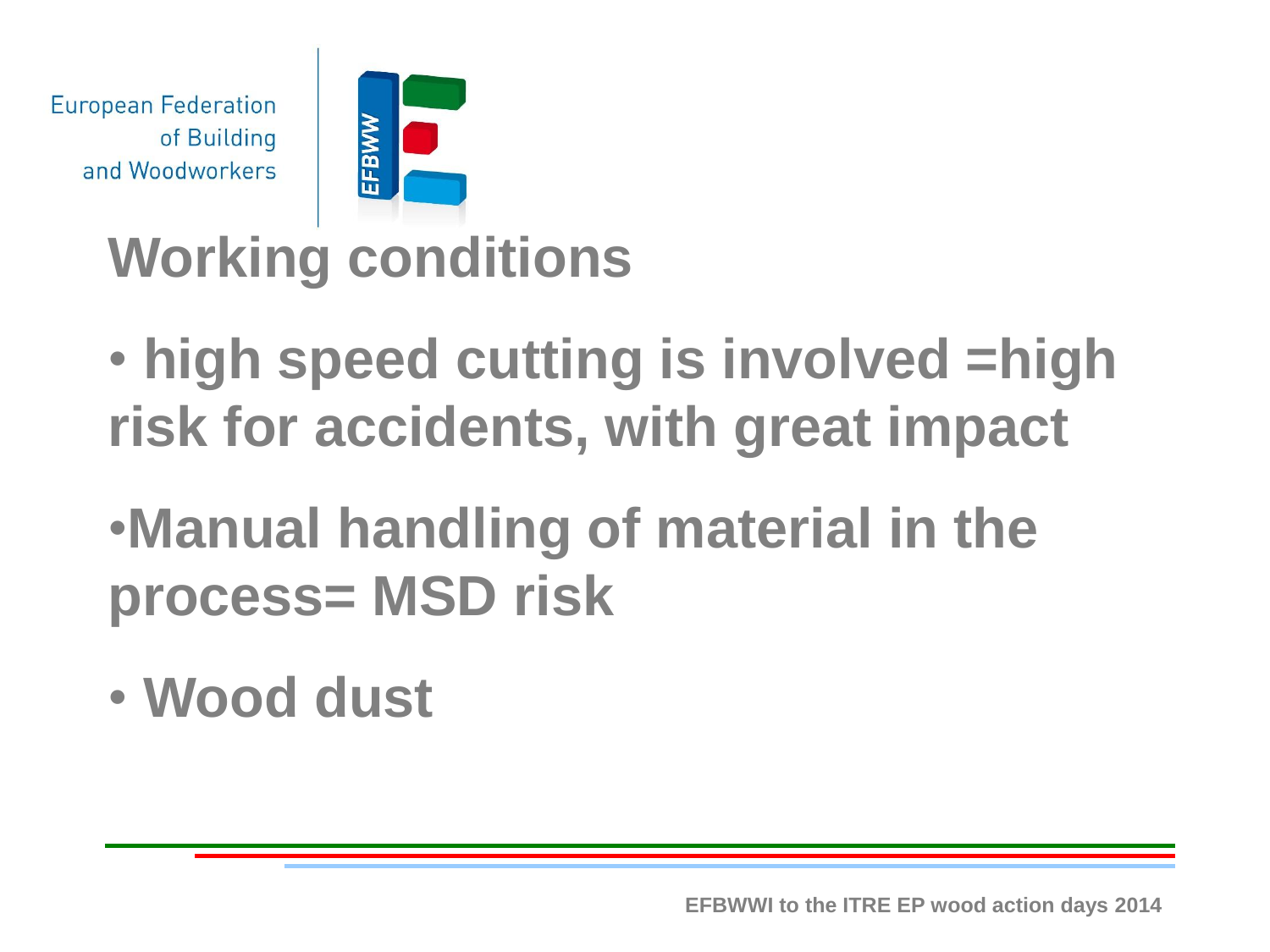

#### **Competiveness**

#### **Pro workers highest production and turnover compared to the world**

**Profit is a challenge**

**Innovation**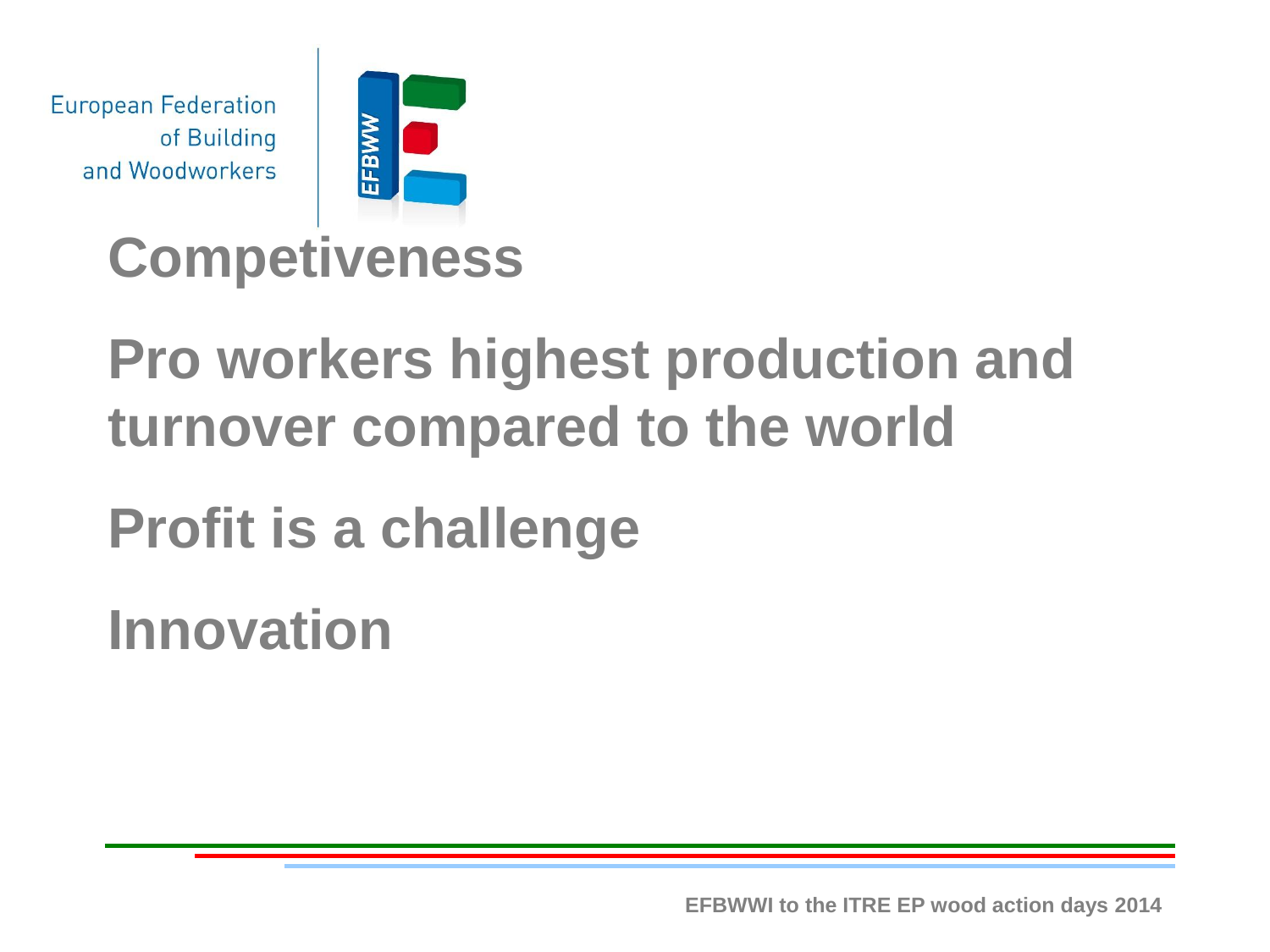

### **SME Industry would benefit form**

#### **Facilitation of programs on**

### **Job training**

#### **Job rotation**

**Enhanced flexibility (secure income and influence on working time)**